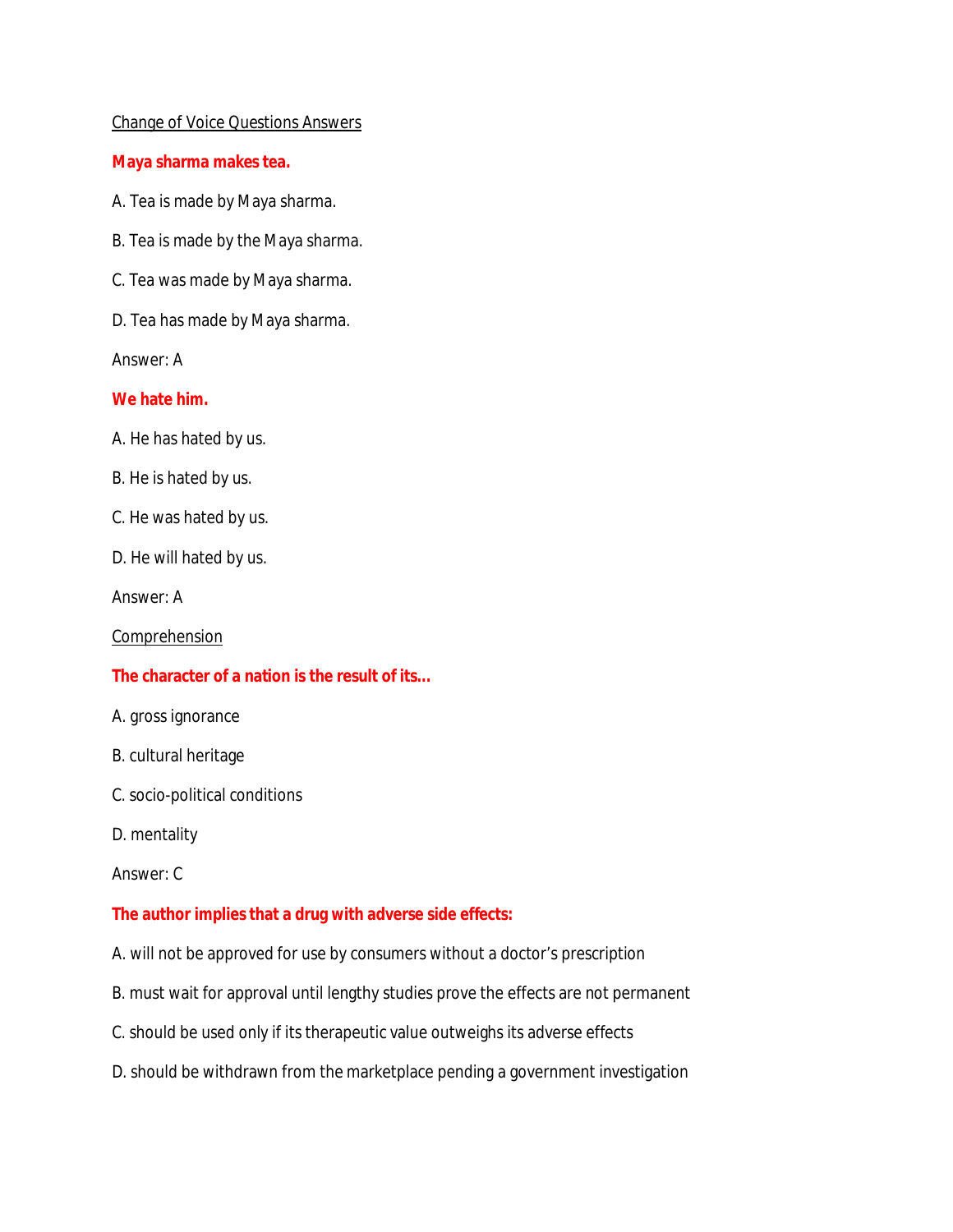## Answer: C

#### Idioms and Phrases

#### **At one's fingertips**

- A. To take revenge
- B. Matter of shame
- C. Complete knowledge
- D. None of above

Answer: C

#### **At close quarters**

- A. close examinations
- B. live near to each other
- C. live far to each other
- D. in love

Answer: A.

**Narration** 

**Ram said to me, "I am ready".**

- A. Ram told to me that Ram is ready.
- B. Ram told me that Ram was ready.
- C. Ram told me that I am ready.
- D. Ram told me that I will ready.

Answer: B

**Raya said, "You help my sister".**

- A. Raya said that I helps her sister.
- B. Raya said to me that I helped her sister.
- C. Raya said that I helped her sister.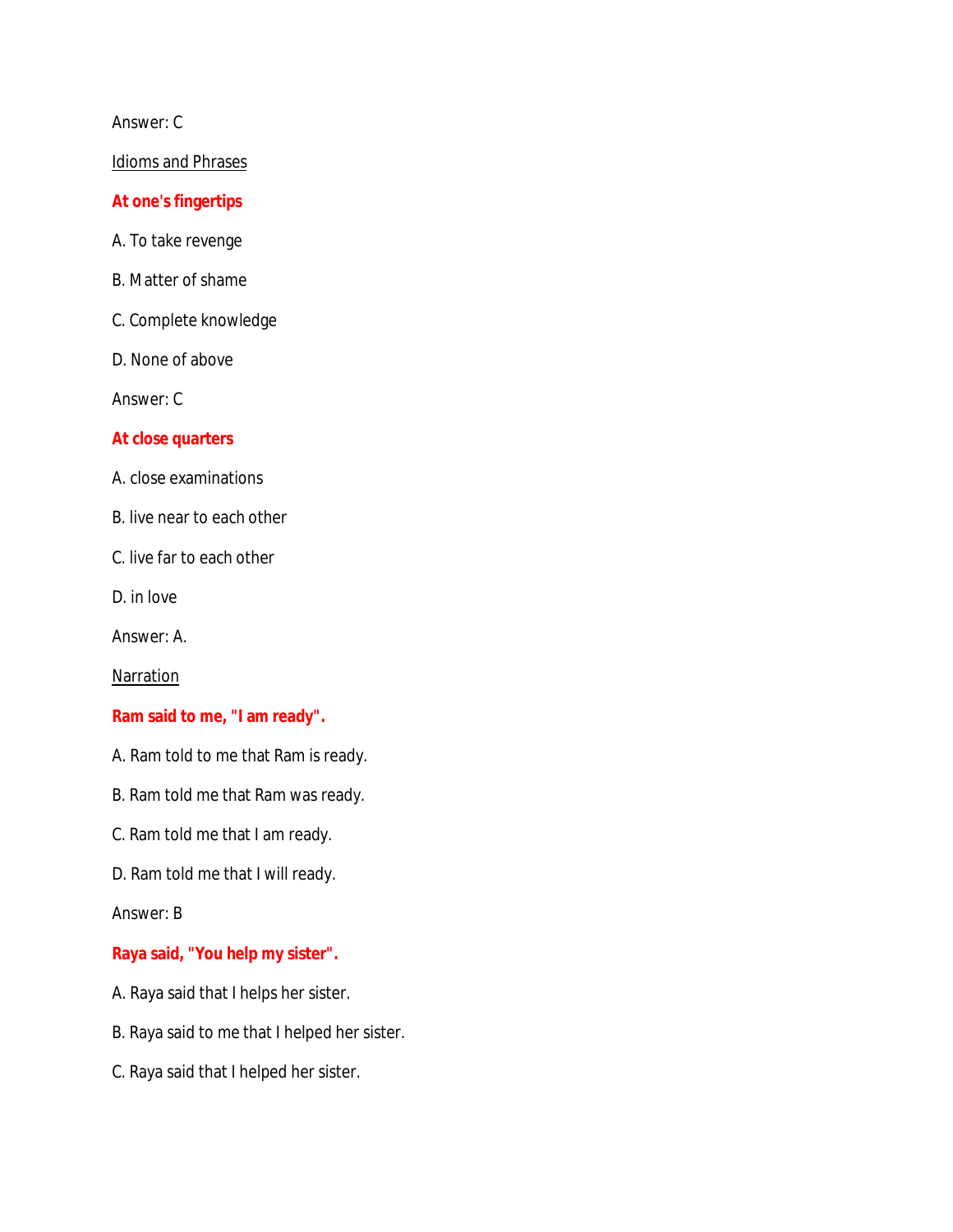D. Raya says that I helped her sister.

Answer: C

**Sentence Correction** 

**When it was morning they decided to put at an inn.**

A. put out in

B. put off at

C. put at

D. None of these.

**The furniture in this room are made of teak.**

A. have

B. had

C. were

D. None of above

Answer: D

**Antonyms** 

CANDID

Bluff

Devious

Equal

Blunt

Answer: B

## **RECONDITE**

A. Occult

B. Pedantic

C. Hermetic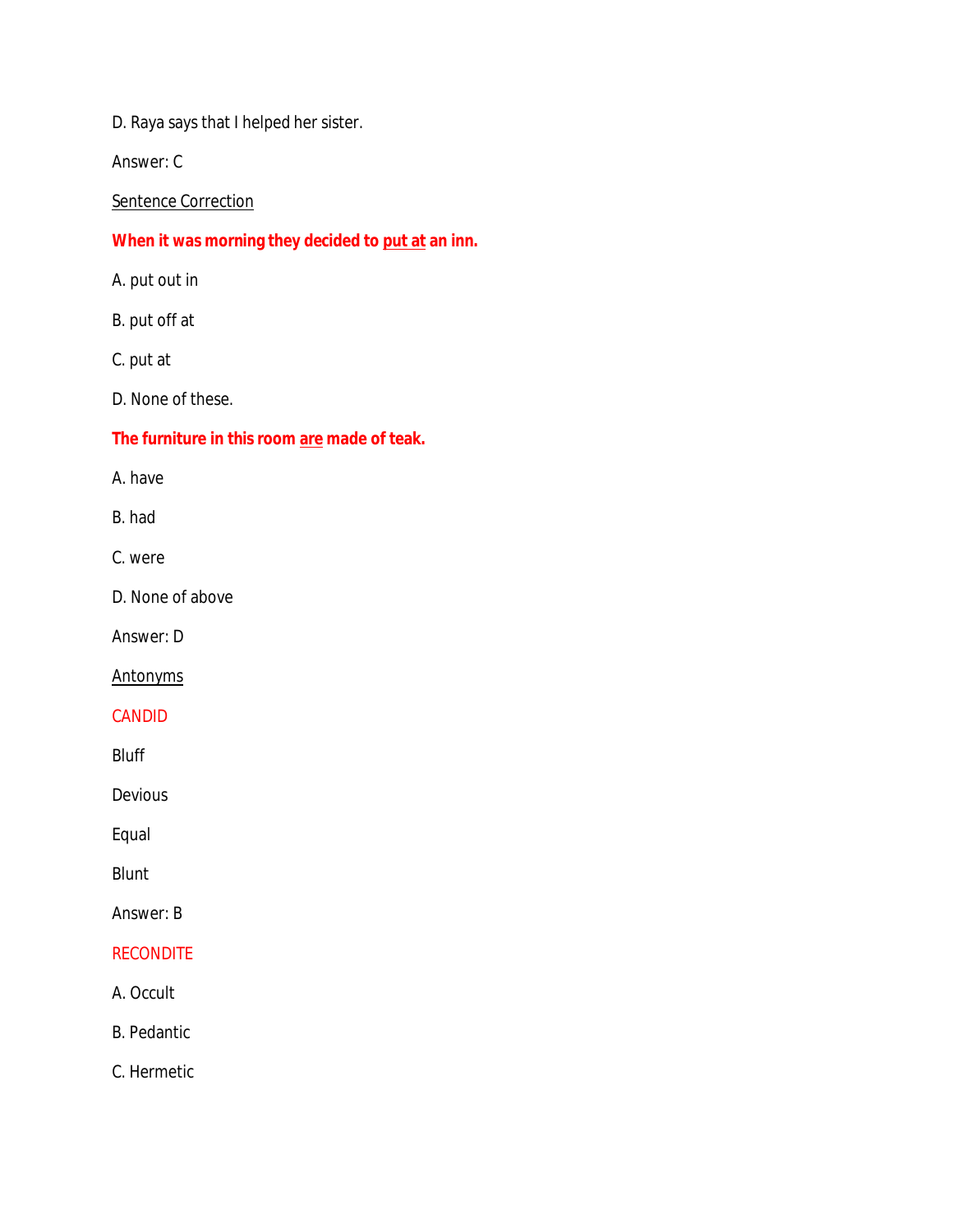D. Manifest

Answer: D

## ARTIFICIAL

A. Solid

B. Natural

C. Truthful

D. Red

Answer: B

**Synonyms** 

## **Vituperate**

- A. Abuse
- B. Appreciate
- C. Copy
- D. Encourage

Answer: A

## **ALERT**

A. Intelligent

B. Energetic

- C. Observant
- D. Watchful

Answer: A

Verbal Analogies

# **Scribble : Write then Stammer : ?**

A. Shout

B. Weep